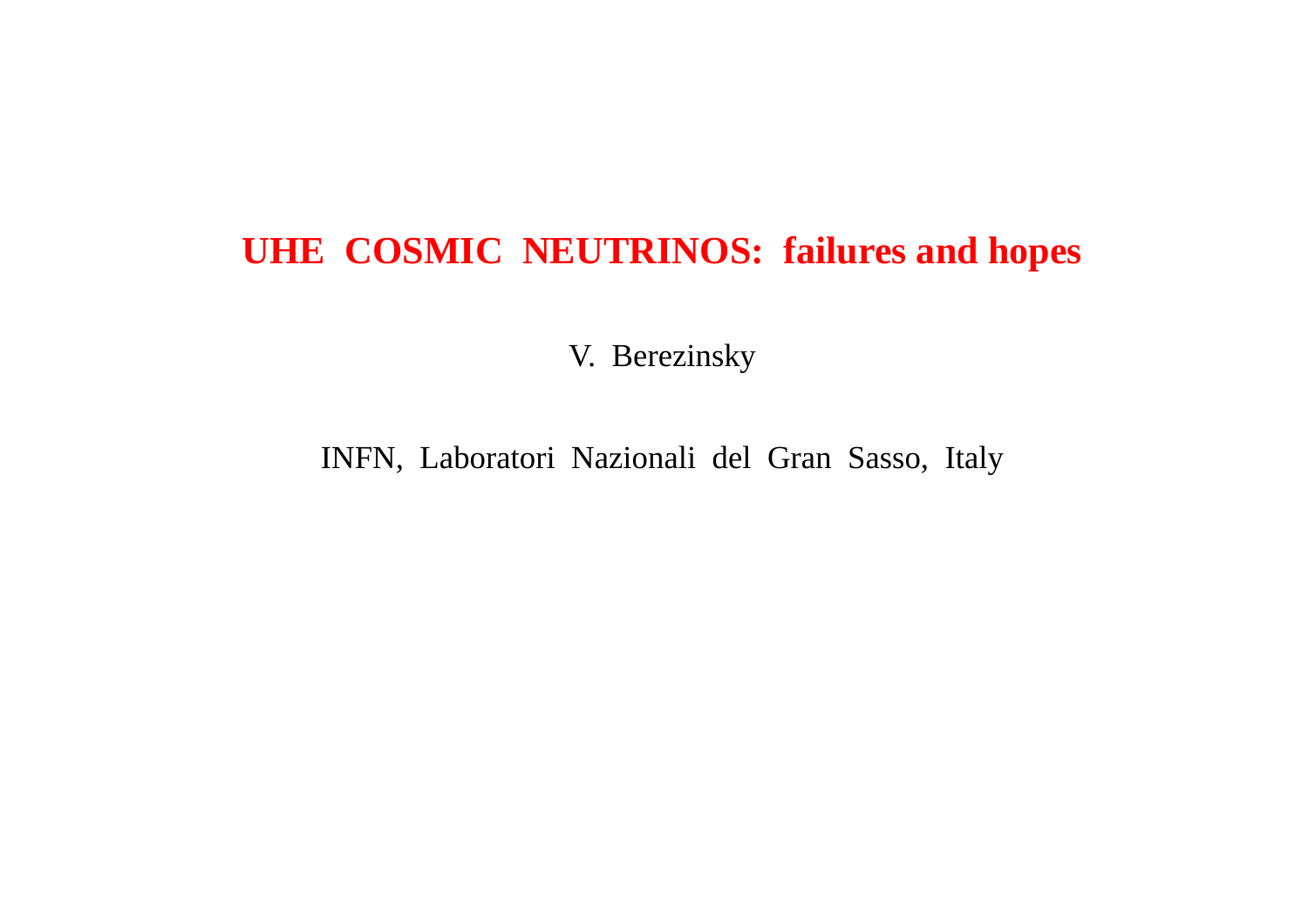# **UHE NEUTRINOS: PRODUCTION and SOURCES**

- **Astrophysical neutrinos (produced by CRs) pp:**  $p + N_{\text{tar}} \rightarrow \pi^{\pm} + \text{all}$ , **p** $\gamma$ :  $p + \gamma_{\text{tar}} \rightarrow \pi^{\pm} + \text{all}$
- **Top-Down neutrinos (direct pion production :) TDs, annihilation of DM, decay of SHDM, oscillation of mirror neutrinos.**
- **Hidden astrophysical sources: Cocooned black hole: VB, Ginzburg 1981, Stecker AGN model: Stecker et al 1991, Collapsing galactic nuclei: VB, Dokuchaev 2001, Hidden jets: Razzaque, Smirnov 2010**
- **Hidden Top-Down sources:**

**Annihilation of DM in the Earth and Sun, Mirror matter sources (oscillation of neutrinos)**

• **Bright phase ( Pop III stars at** z ∼ 10 − 20 **,** zreion = 11.0 ± 0.14 **WMAP). V.B., Ozernoy 1981, V.B.,Blasi 2012.**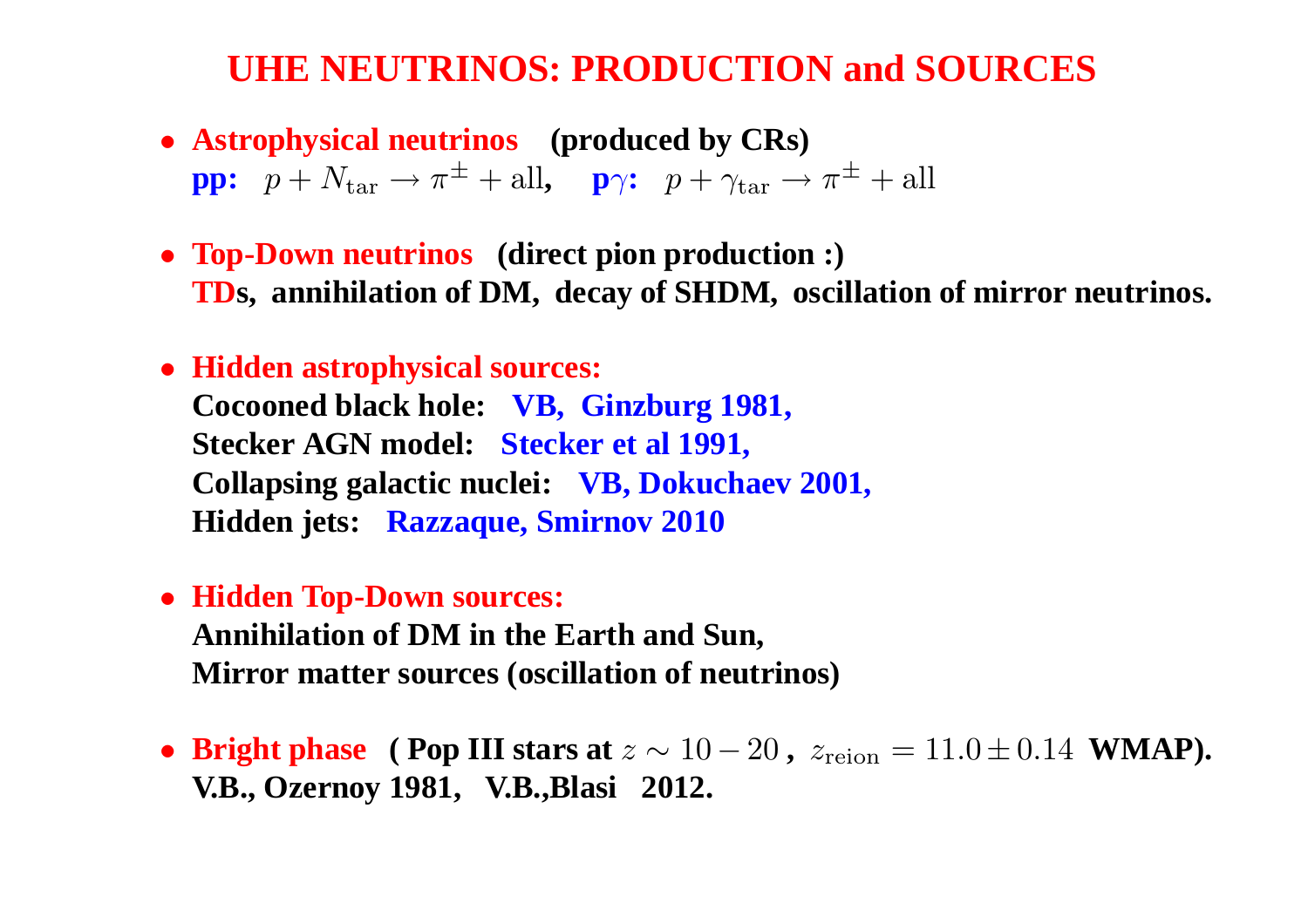## **UHECR and COSMOGENIC NEUTRINOS**

**UHE protons** propagating through CMB produce cosmogenic neutrinos:

$$
p + \gamma_{cmb} \to \pi^{\pm} + N
$$

**Proof of this process is detection of primary protons in UHECR.**

Spectral signatures of proton propagation through CMB are:

**pair-production dip and GZK cutoff**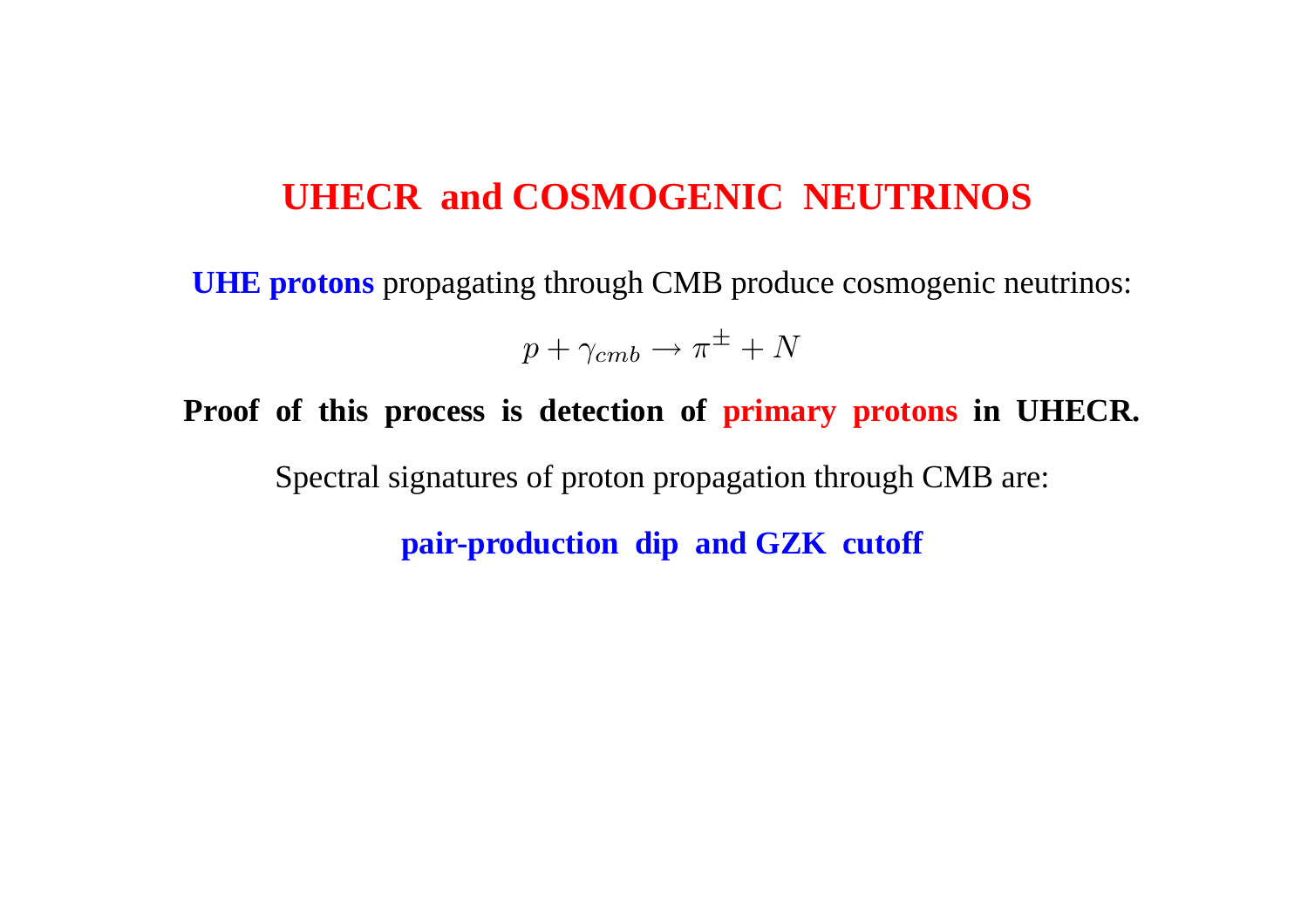# **COSMOGENIC NEUTRINOS IN THE DIP MODEL FOR UHECR**

V.B. and Grigorieva 1988; V.B., Gazizov, Grigorieva 2005 - 2006.

The **dip** is a feature in the spectrum of UHE protons propagating through CMB:

 $\mathbf{p}+\gamma_{\rm CMB} \rightarrow \mathbf{e}^+ + \mathbf{e}^- + \mathbf{p}$ 

Dip is a faint spectral feature, seen better in terms of **modification factor**

$$
\eta(\mathbf{E}) = \frac{\mathbf{J_p}(\mathbf{E})}{\mathbf{J_p^{unm}}(\mathbf{E})} \ ,
$$

where  $J_p^{\text{unm}}$  $p_{p}^{\text{num}}(E) = KE^{-\gamma_g}$  includes only adiabatic energy losses (redshift), and  $J_p(E)$  all energy losses.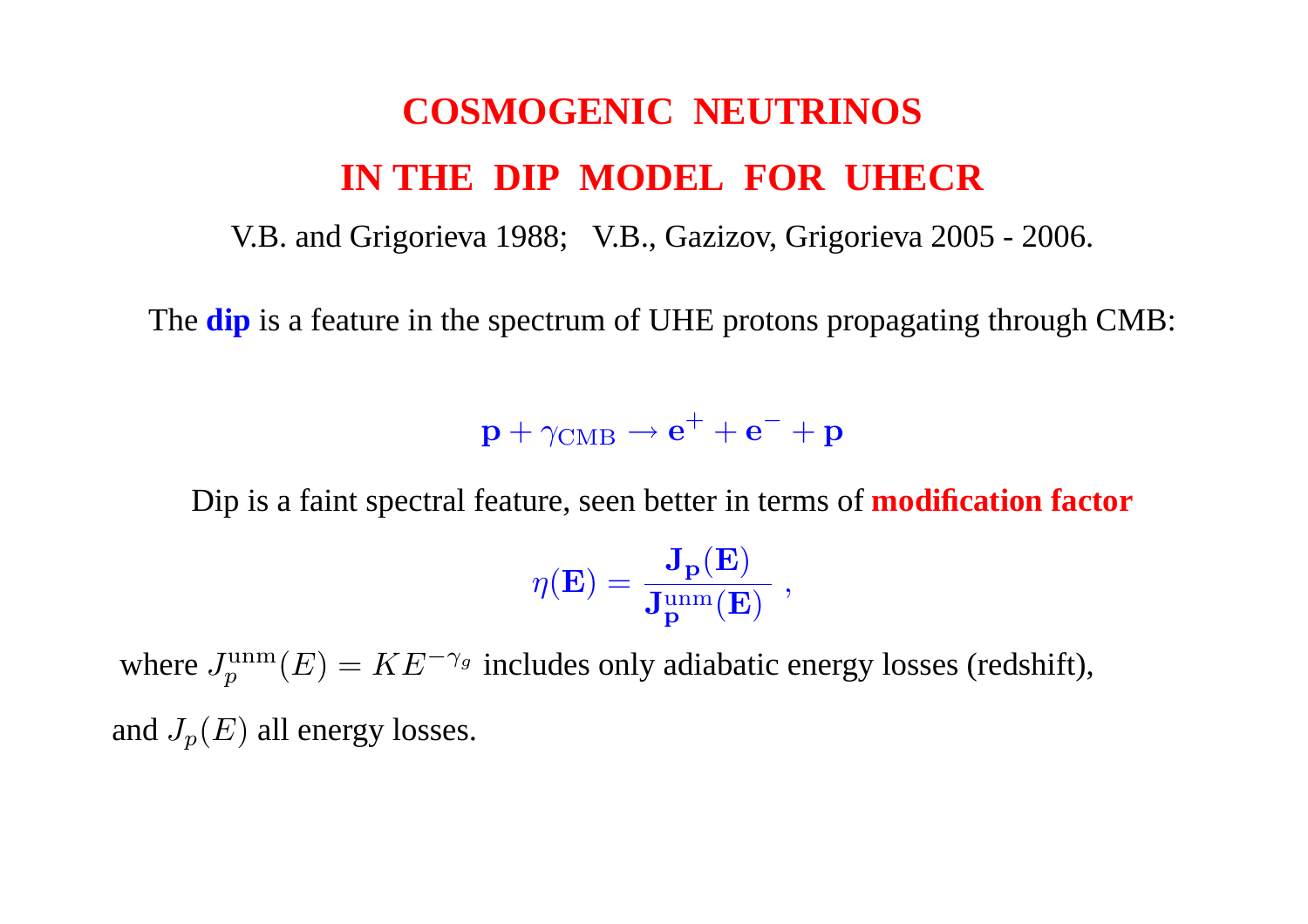#### DIP AND GZK CUTOFF IN TERMS OF MODIFICATION FACTOR

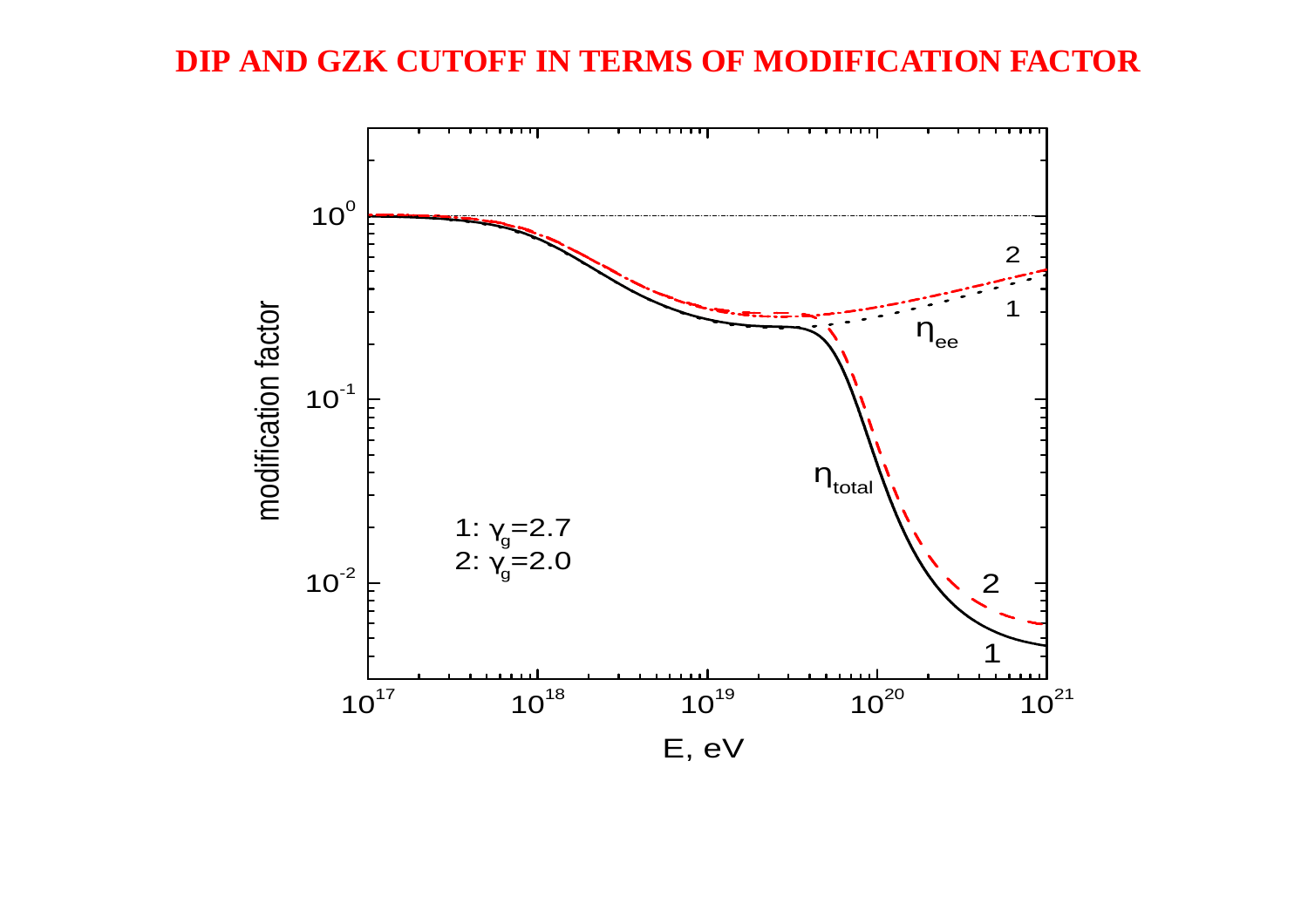#### **COMPARISON OF PAIR-PRODUCTION DIP WITH OBSERVATIONS**

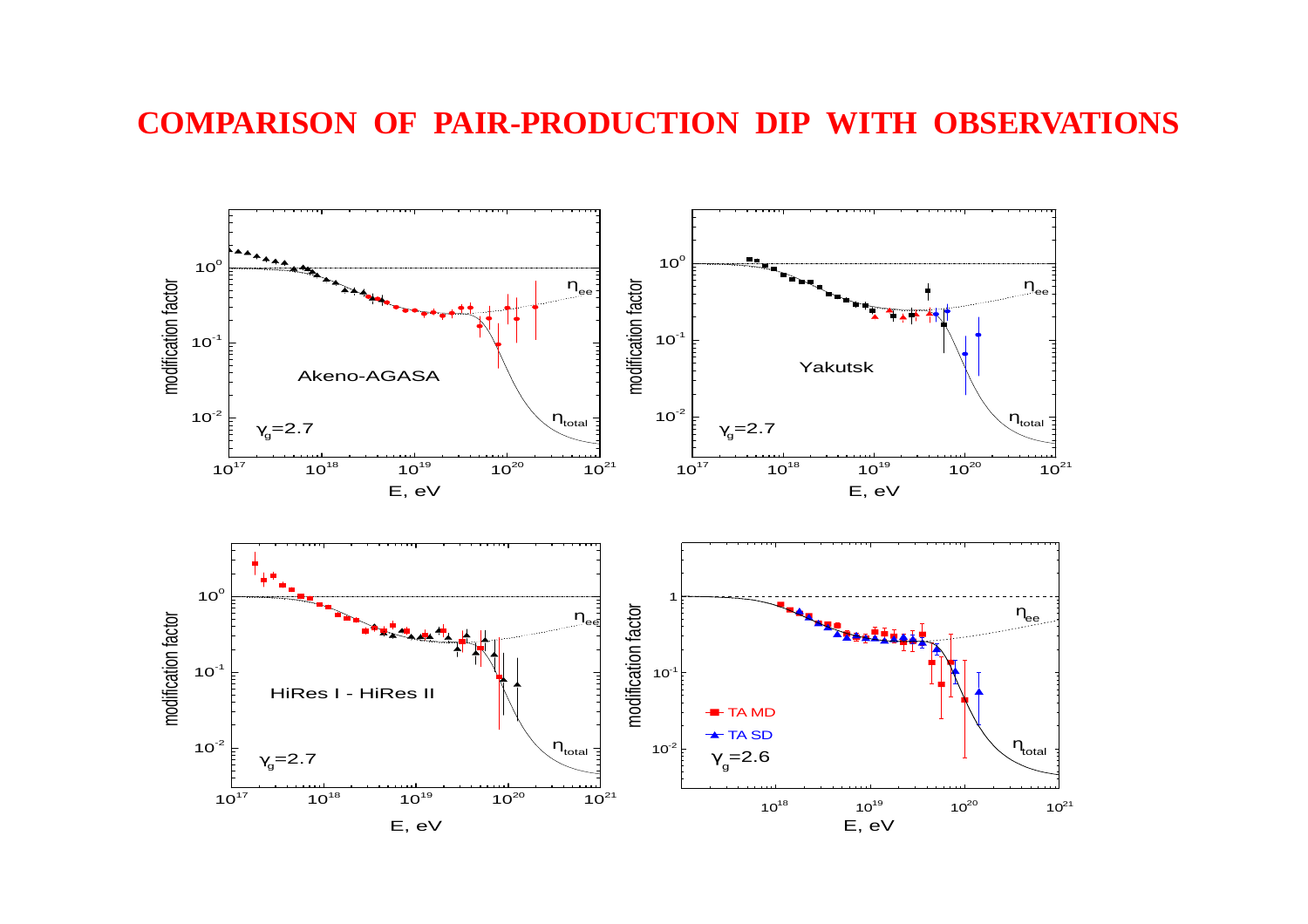#### **RECALIBRATION of AUGER, HIRES, AGASA, YAKUTSK FLUXES**

V.B., A. Gazizov, S. Grigorieva



Recalibration factors:  $\lambda = 1.2$  (Auger),  $\lambda = 1.0$  (HiRes),  $\lambda = 0.75$  (AGASA),  $\lambda = 0.625$  (Yakutsk).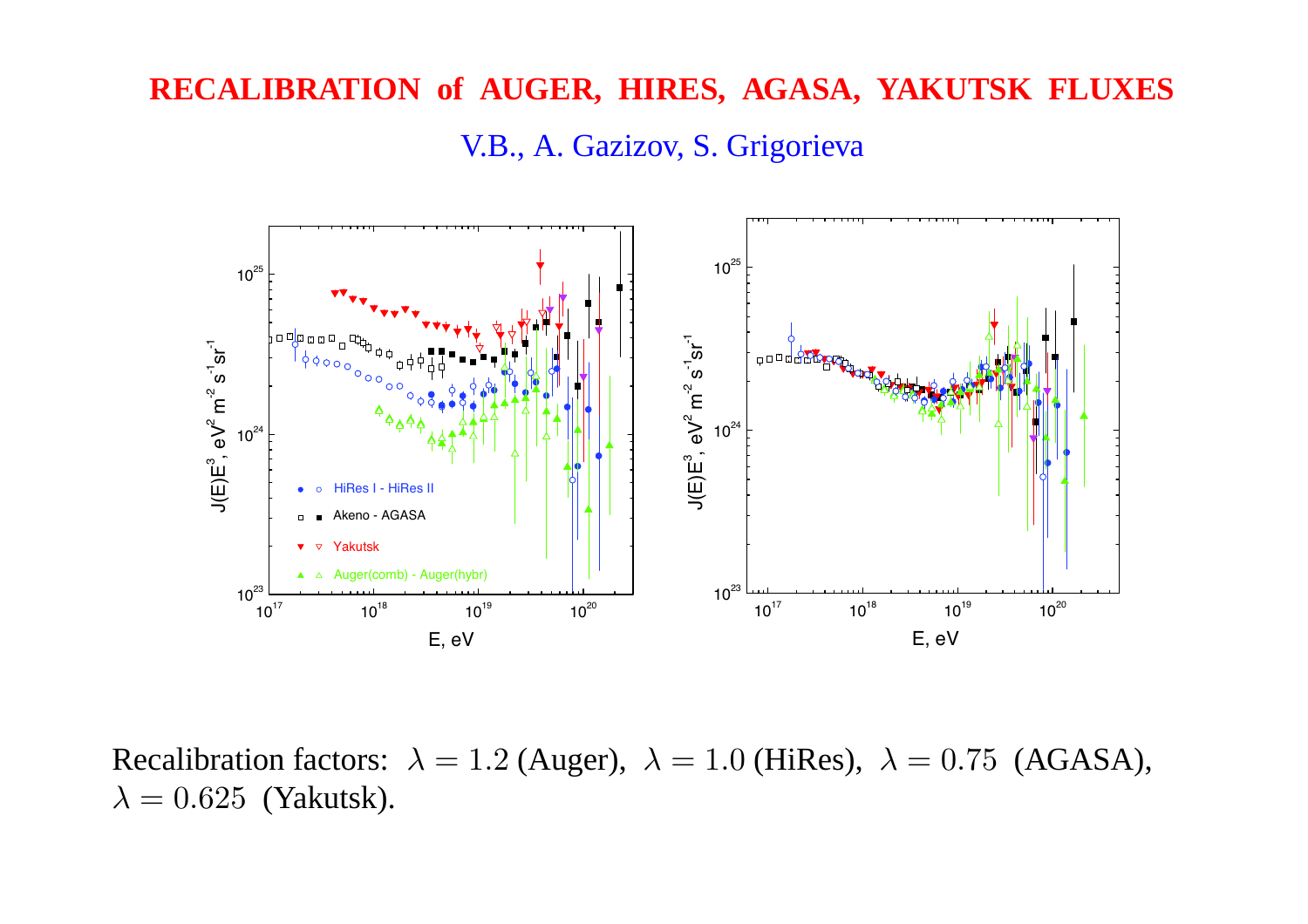# **COSMOGENIC NEUTRINO FLUXES IN THE DIP MODEL**

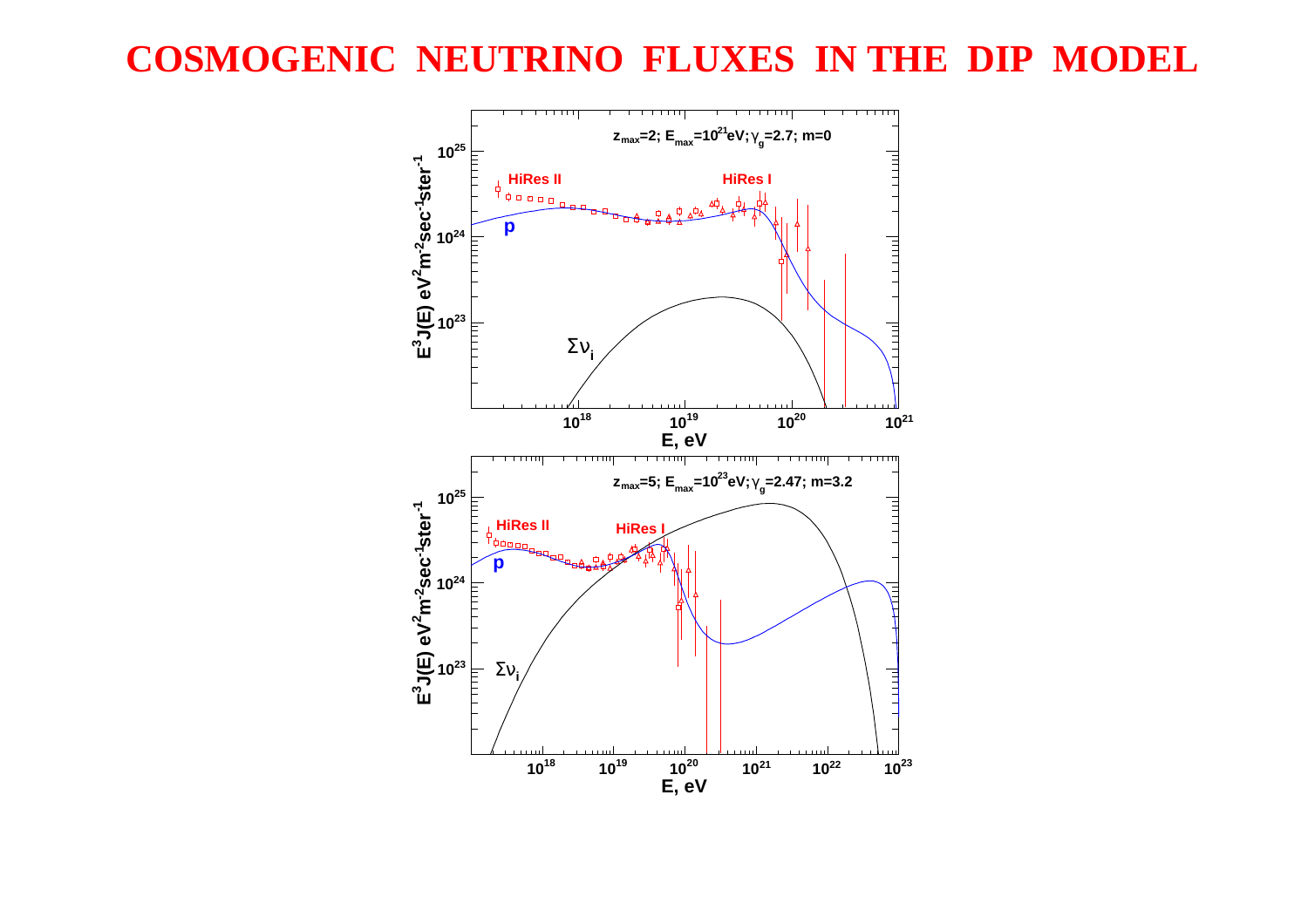# **COSMOGENIC NEUTRINO FLUXES FROM AGN**

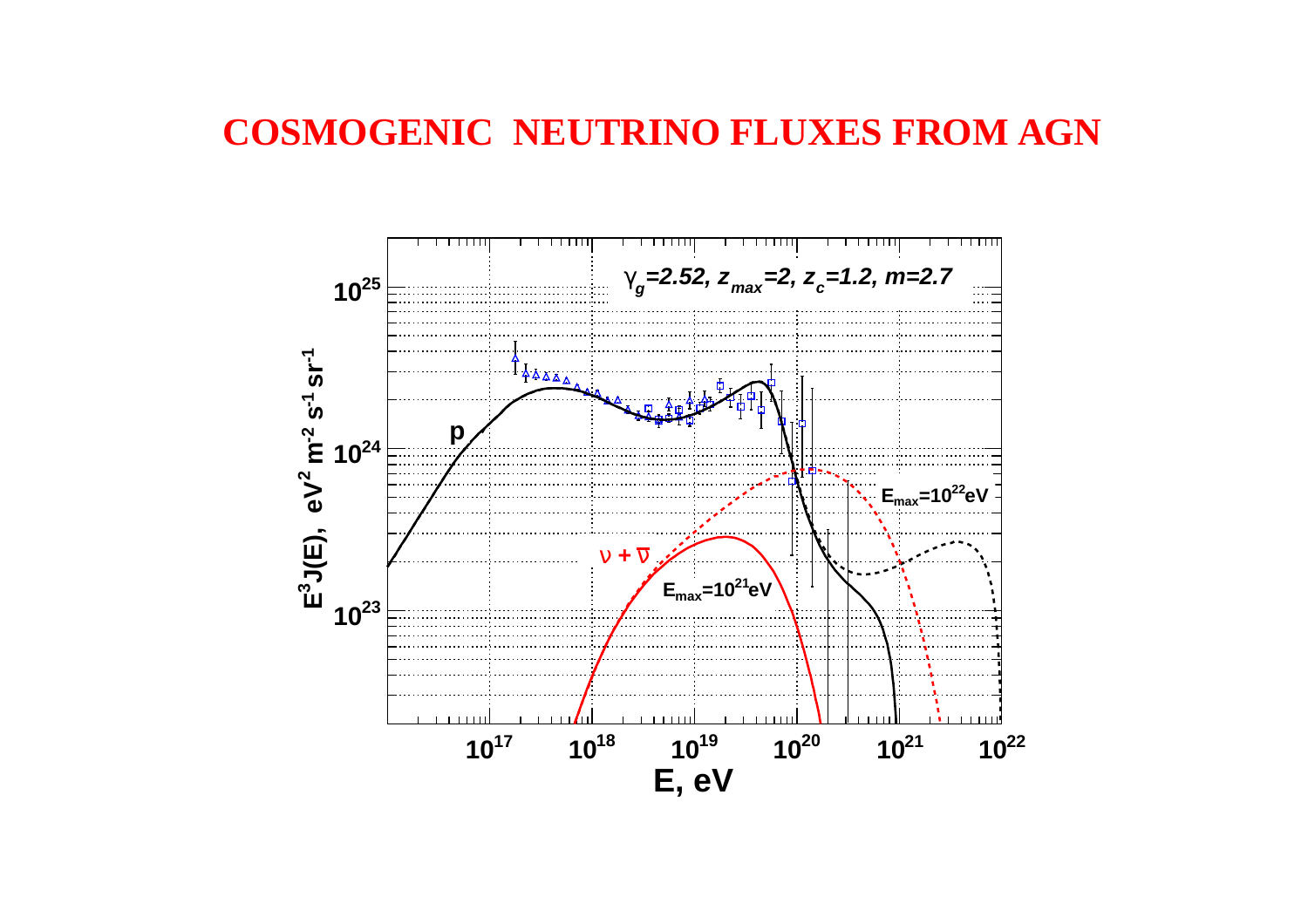# **LOWER LIMIT ON NEUTRINO FLUXES** IN THE PROTON MODELS

V.B. and A. Gazizov 2009

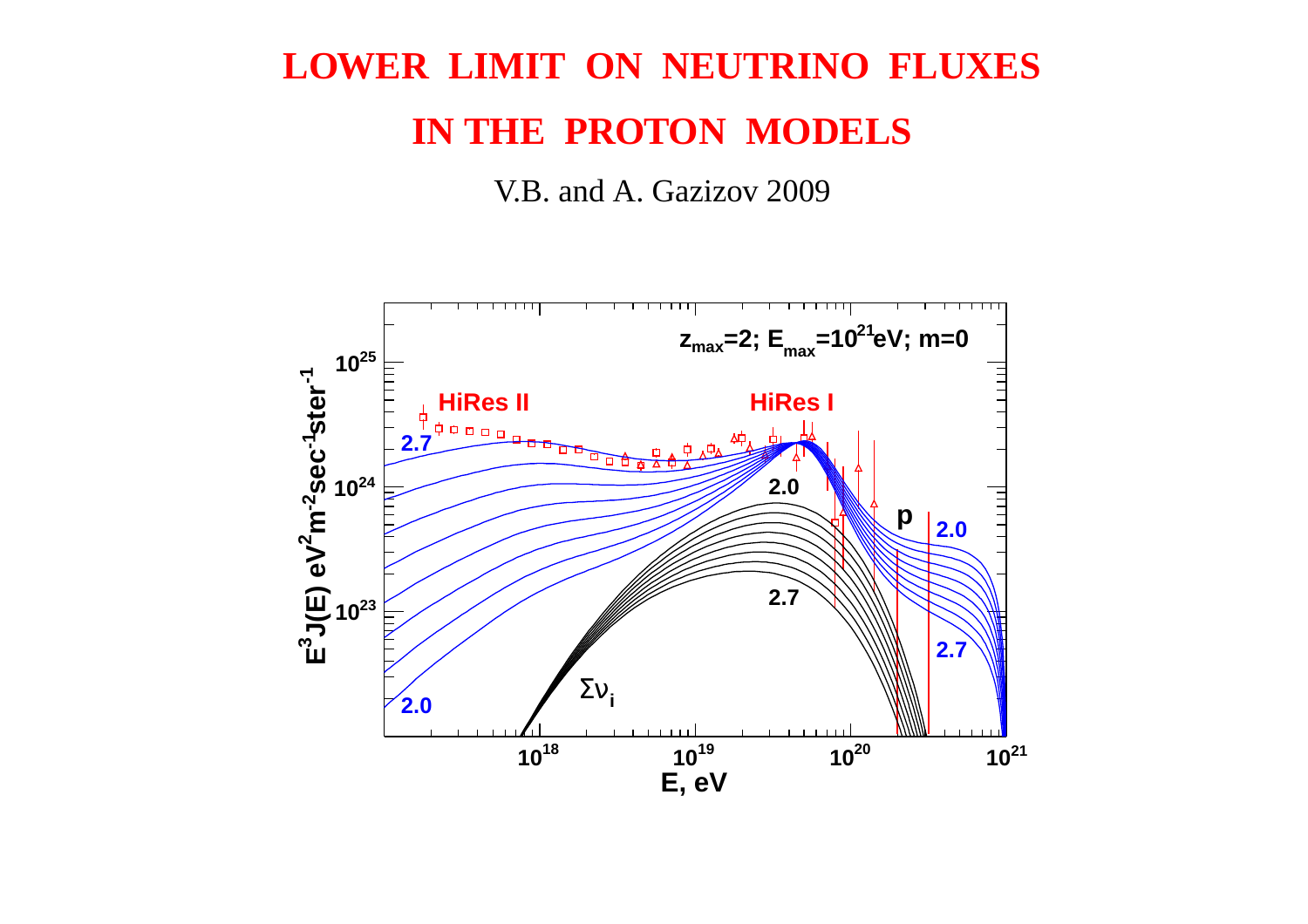# **CASCADE UPPER LIMIT**

V.B. and A.Smirnov 1975

 $e - m$  cascade on target photons :  $\left\{ \right.$  $\gamma + \gamma_{\text{tar}} \rightarrow e^+ + e^$  $e + \gamma_{\text{tar}} \rightarrow e' + \gamma'$ 



#### **Spectrum of cascade photons**

$$
J^{\text{cas}}_{\gamma}(E) = \begin{cases} K(E/\varepsilon_X)^{-3/2} & \text{for} \quad E \le \varepsilon_X, \\ K(E/\varepsilon_X)^{-2} & \text{for} \quad \varepsilon_X \le E \le \varepsilon_a, \end{cases}
$$

(1)

with a steepening at  $E > \varepsilon_a$ , and  $\varepsilon_X = 1/3 (\varepsilon_a/m_e)^2 \varepsilon_{\rm cmb}$ . **EGRET:** agreement with spectrum (1) and  $\omega_{\gamma}^{\text{obs}}$  $_{\gamma}^{\mathrm{obs}} \sim 3 \times 10^{-6} \mathrm{eV/cm^3}$  .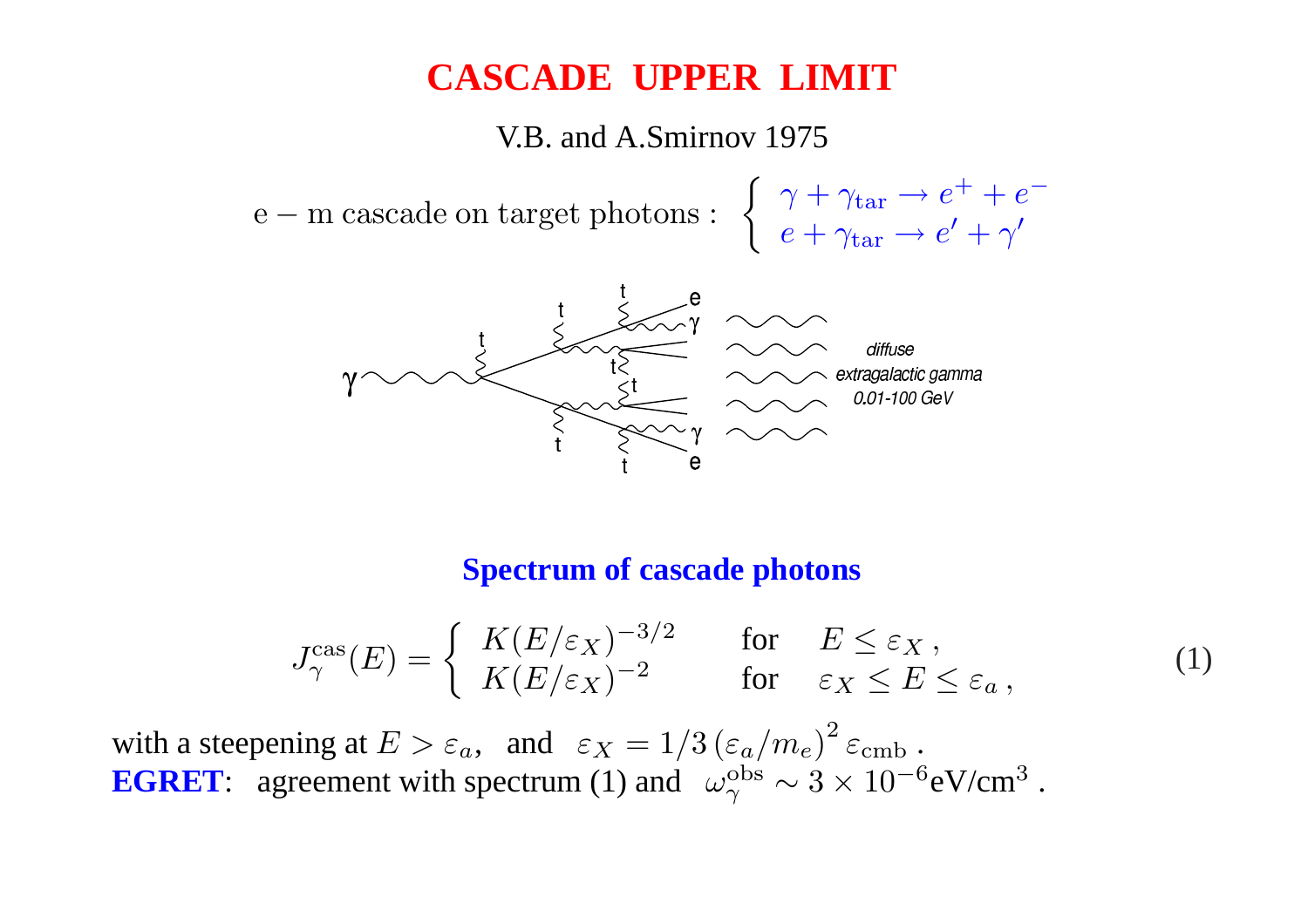#### **UPPER LIMIT ON NEUTRINO FLUX**

$$
\omega_{\text{cas}} > \frac{4\pi}{c} \int_{E}^{\infty} E J_{\nu}(E) dE > \frac{4\pi}{c} E \int_{E}^{\infty} J_{\nu}(E) dE \equiv \frac{4\pi}{c} E J_{\nu}(>E)
$$

$$
E^2 I_{\nu}(E) < \frac{c}{4\pi} \omega_{\text{cas.}}
$$

### E<sup>−</sup><sup>2</sup> **- generation spectrum:**

$$
E^2 J_{\nu}(E) < \frac{c}{4\pi} \frac{\omega_{\text{cas}}}{\ln E_{\text{max}}/E_{\text{min}}}.
$$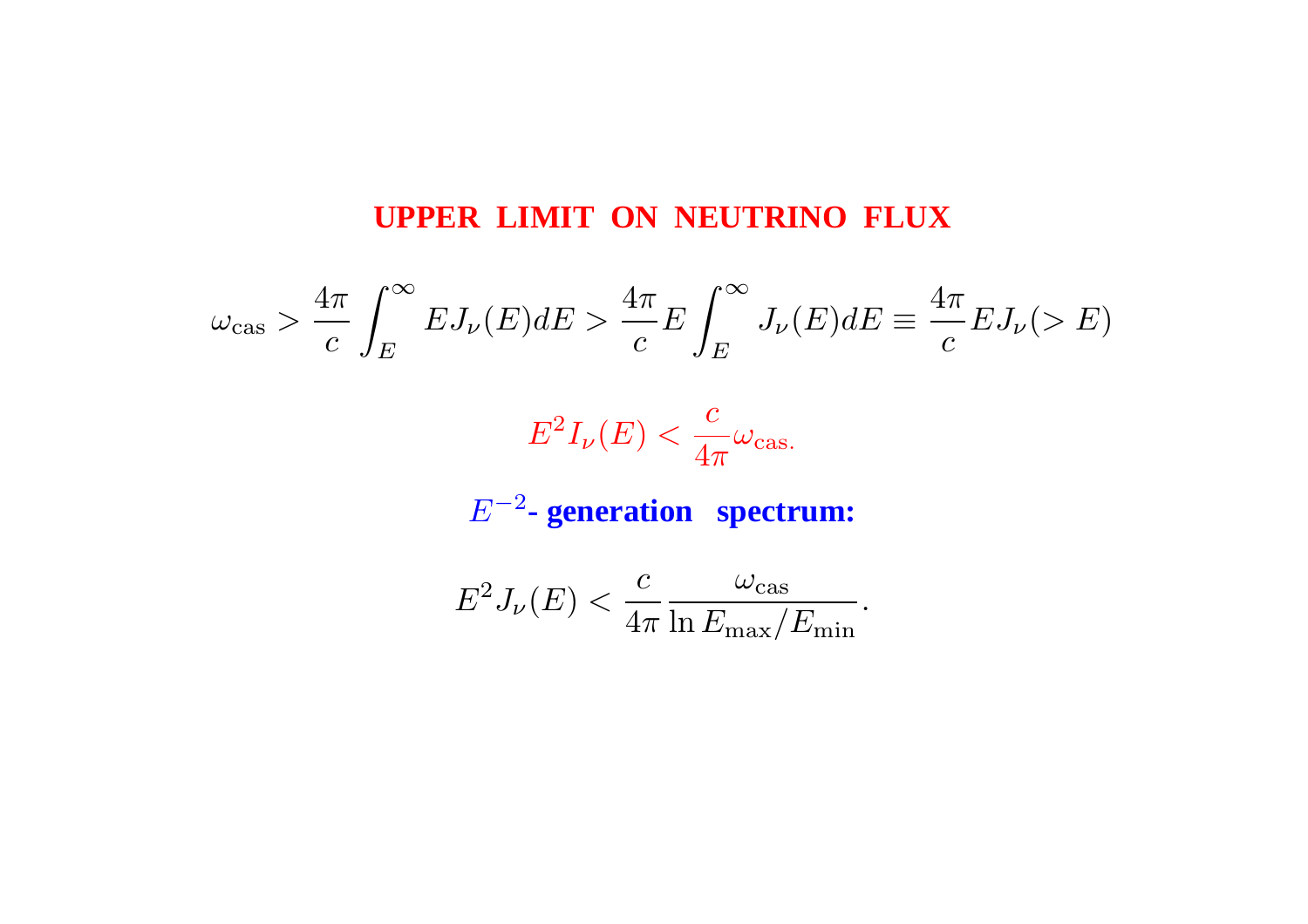## **CASCADE UPPER LIMIT FROM FERMI LAT**

V.B., Gazizov, Kachelriess, Ostapchenko Phys. Lett. B 695 (2011) 13. Ahlers, Anchordoqui, Gonzales-Garcia, Halzen, Sarkar Astrop. Phys. 34 (2010) 106. G. Gelmini, O. Kalashev, D. Semikoz arXiv:1107.1672

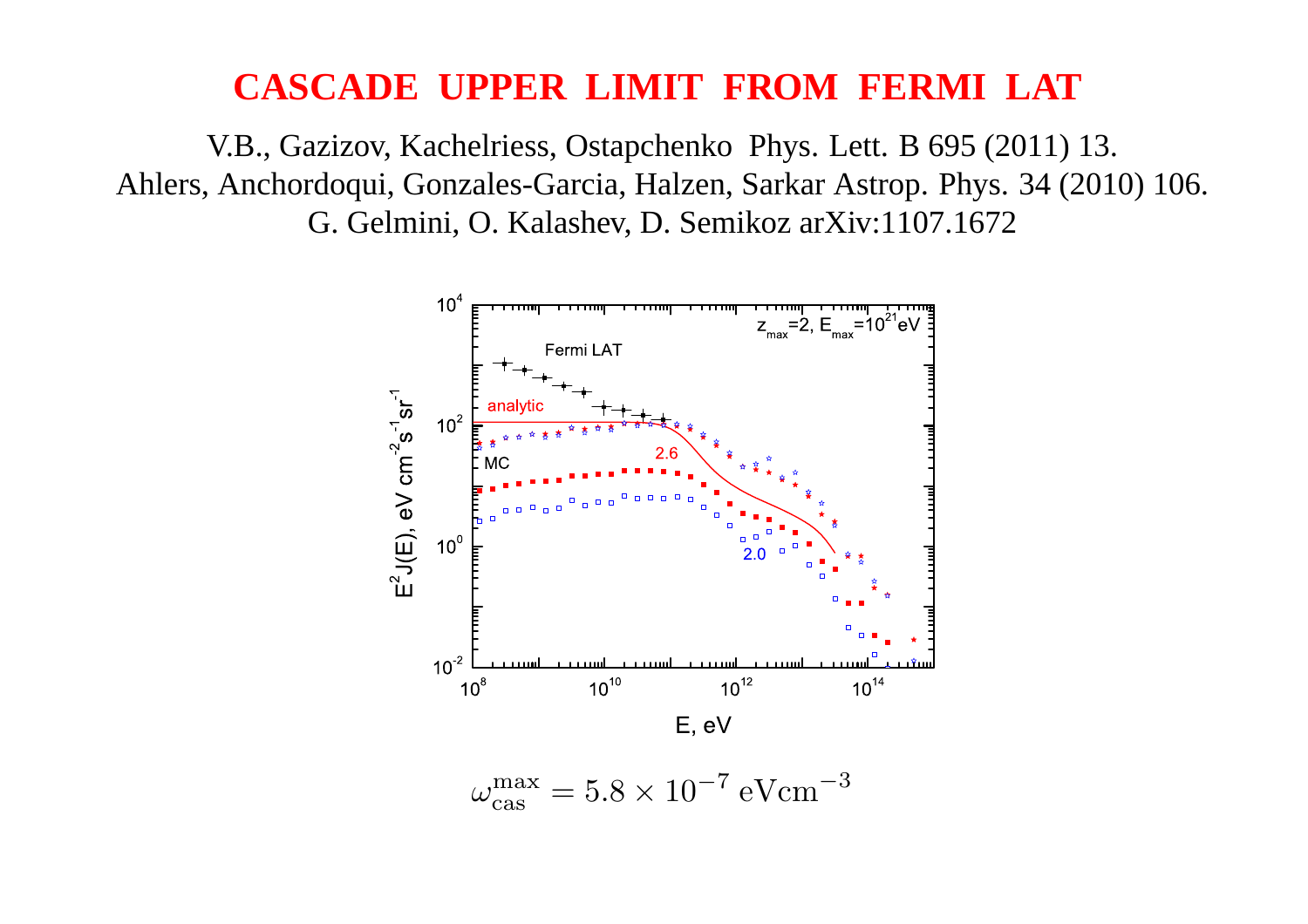#### **OBSERVATIONAL AND THEORETICAL UPPER LIMITS**

V.B., Gazizov, Kachelriess, Ostapchenko 2010.

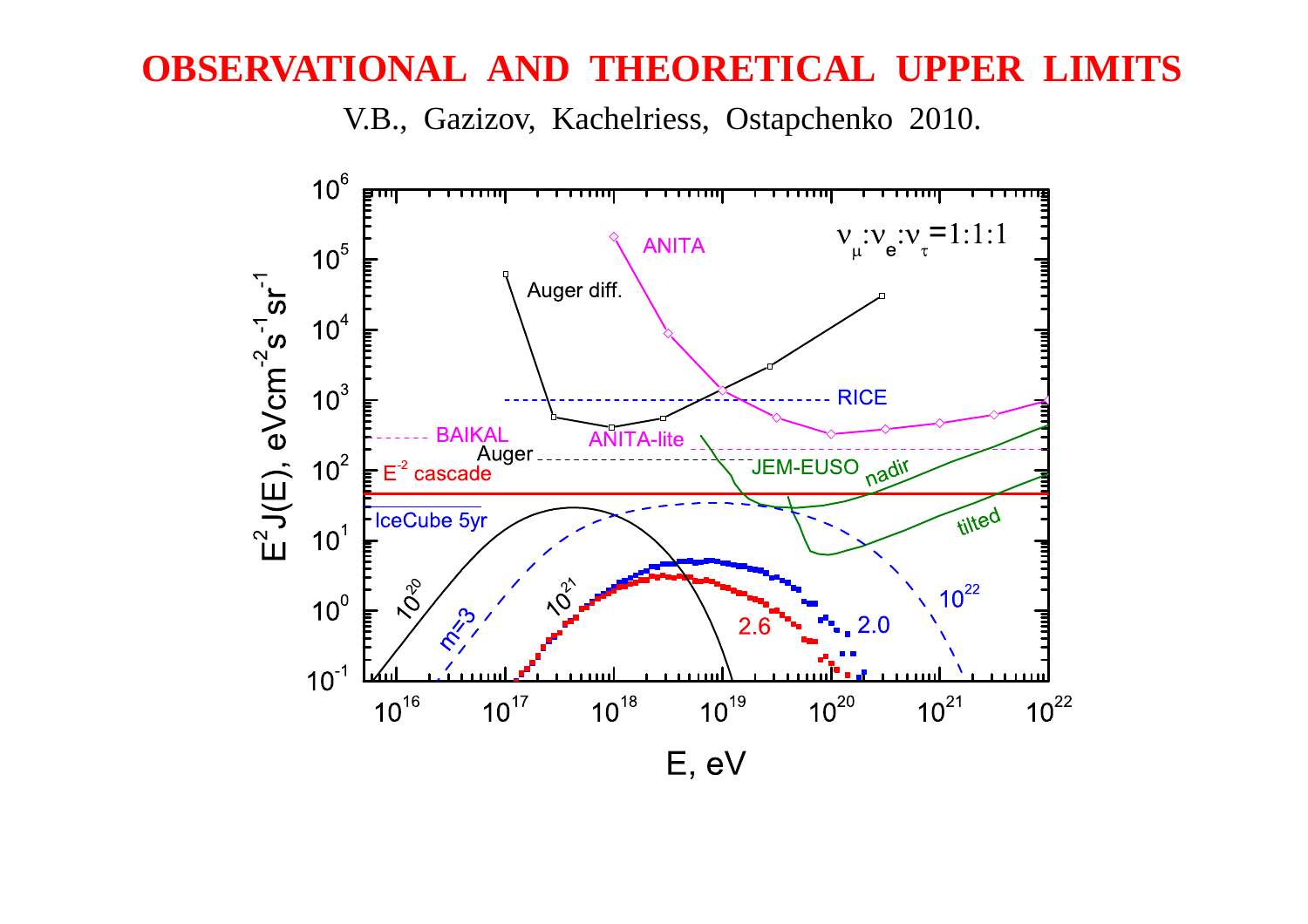# **Reionization of Universe: Bright Phase**

#### **Burst of first massive star formation**

- Cooling of universe and recombination at  $T_{\text{dec}} \sim 3600 \text{ K}$ ,  $z_{\text{dec}} \sim 1100$ .
- **DARK AGES:** Evolution of DM structures with neutral hydrogen.
- Cooling of baryonic gas by  $H_2$  formation  $z \leq 20 30$
- Formation of the first **Pop III** stars hosted by  $M \sim 10^6 M_{\odot}$  DM halos. **Properties:** metal poor, massive ( $M \ge 100 M_{\odot}$ ), hot ( $\varepsilon \sim 30$  eV), short-lived, strong wind, finishing evolution by SN explosion with  $W_{SN}$  up to  $10^{53}$  erg.
- **Reionization** by Pop III radiation and by Pop III SN, observed by WMAP. For model of **Instantaneous reionization**  $z_{\text{reion}} = 11.0 \pm 1.4$  (WMAP).

# **Pop III scenario fills in several blanks in astrophysics:**

- Produces **metals** needed for evolution of normal stars.
- Produces **reionization** observed by WMAP.
- Produces **magnetic fields** in Universe. Pioneering proposal: Bisnovatiy-Kogan, Ruzmaikin, Syunyaev 1973. Magn. field production **without pre-existing magn. field**: Collisionless shock without magn. field (e.g. Spitkowsky 2008). **Weibel instability** in shocks and winds (Medvedev et al 1999, 2006). **Resistive mechanism** in shocks and winds (Miniati and Bell 2010).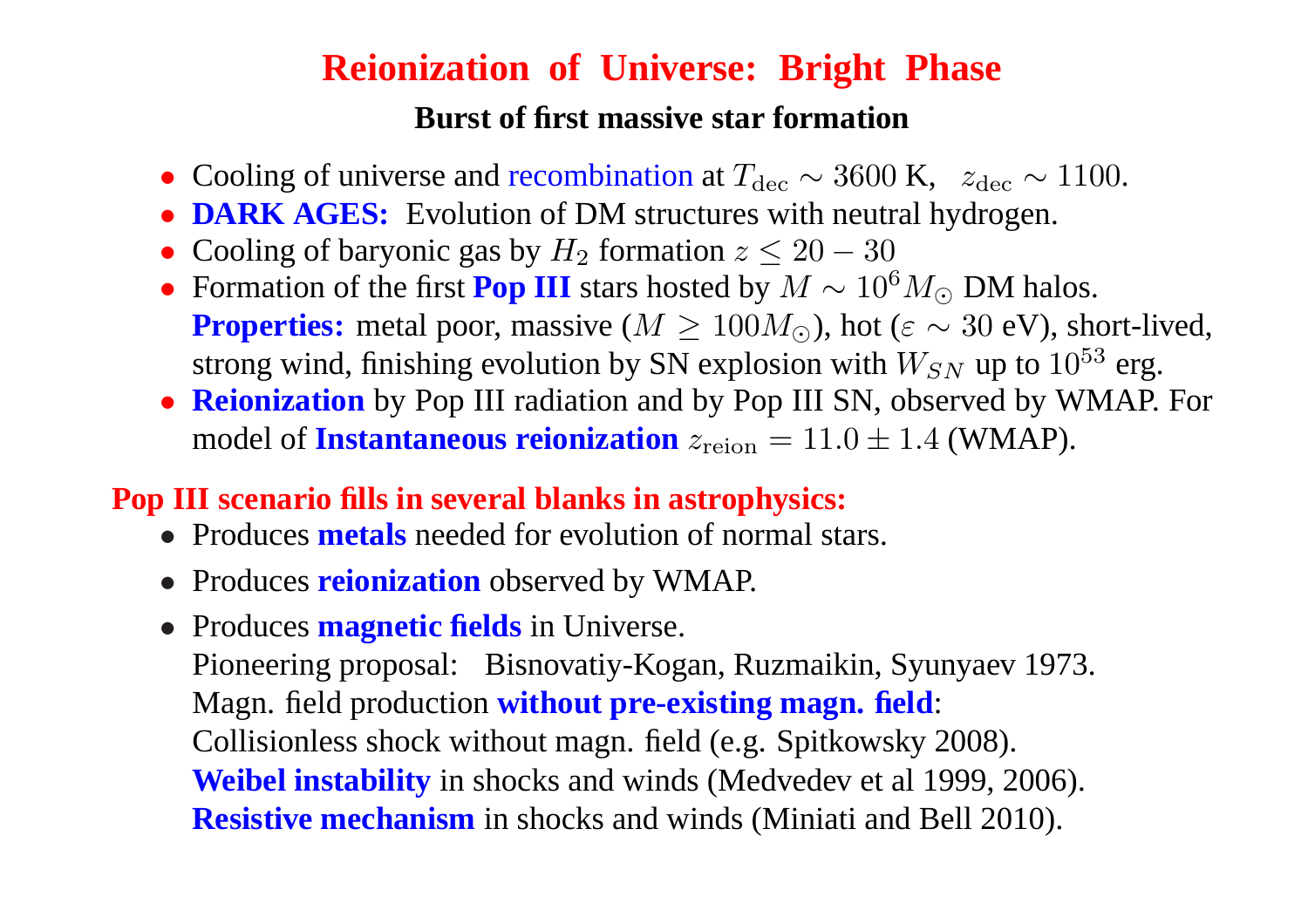#### **UHE NEUTRINOS from BRIGHT PHASE**

V.B., Ozernoy 1981; Gao et al 2011, V.B., Blasi 2011.

At  $z_b \sim 10 - 20$  CRs (mostly protons) are accelerated in Pop III SN. Cosmogenic neutrinos are produced in  $p\gamma_{\rm{cmb}}$ .



The value of basic parameter  $\frac{\omega_p(z_b)}{(1+z_b)^4} = 9.5 \times 10^{-7}$  eV/cm<sup>3</sup> corresponds to future IceCube sensitivity  $E^2 J_\nu(E) = 3 \times 10^{-9}$  GeV/cm<sup>2</sup> s sr and respects the Fermi upper limit  $\omega_{\rm cas}^{\rm max}=5.8\times 10^{-8}$  eV/cm $^3.$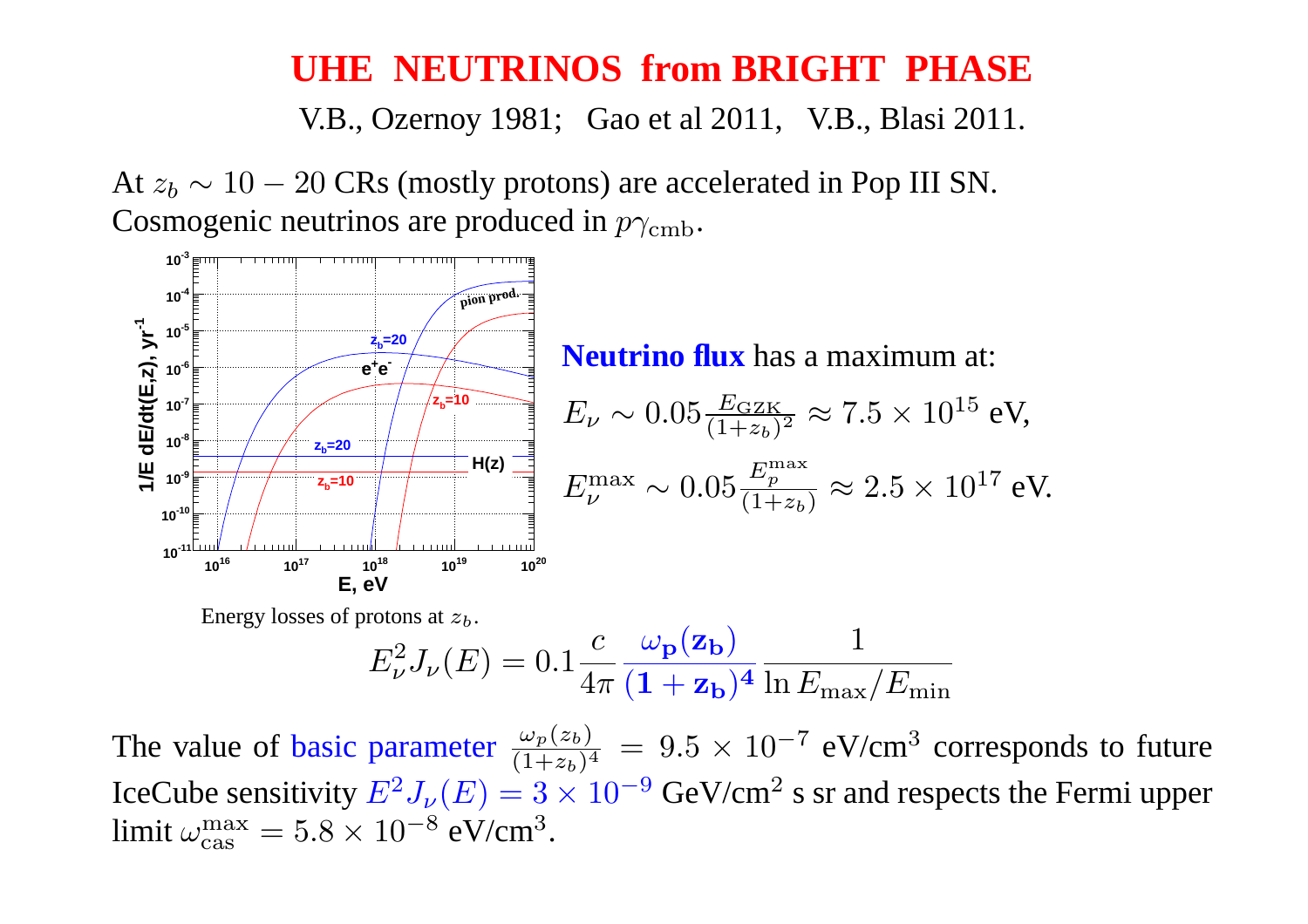#### **TOPOLOGICAL DEFECTS**

Symmetry breaking in early universe results in phase transitions(D.A. Kirzhnitz 1972), accompanied by TDs. Their common feature is production of HE particles.

# **Ordinary and superconducting strings**



Produced at  $U(1)$  symmetry breaking.

Particles are massless inside the string and massive outside. Loop oscillates with periodically produced cusp ( $v = c$ ) and with large Lorentz factors, e.g. above  $\Gamma \sim 10^{10}$ , at nearby points. Particles escaping from cusp segment have energy  $E \sim \Gamma m_X$ , Particles are emitted as jets with  $\theta \sim 1/\Gamma_c$ .

**In a wide class of particle physics strings are superconducting** (Witten 1985)

**UHE neutrino jets from superconducting strings** V.B., K.Olum, E.Sabancilar and A.Vilenkin 2009

**Electric current** is generated in magnetic fields  $(B, f_B)$ , dominated by clusters. **Clusters of galaxies** dominate.

**Lorentz factor** of cusp  $\Gamma_c \sim 1 \times 10^{12}$ .

**Diffuse neutrino flux :**

$$
E^2 J_{\nu}(E) = 2 \times 10^{-8} \mathbf{i}_{\mathbf{c}} B_{-6} f_{-3} \text{ GeV cm}^{-2} \mathbf{s}^{-1}
$$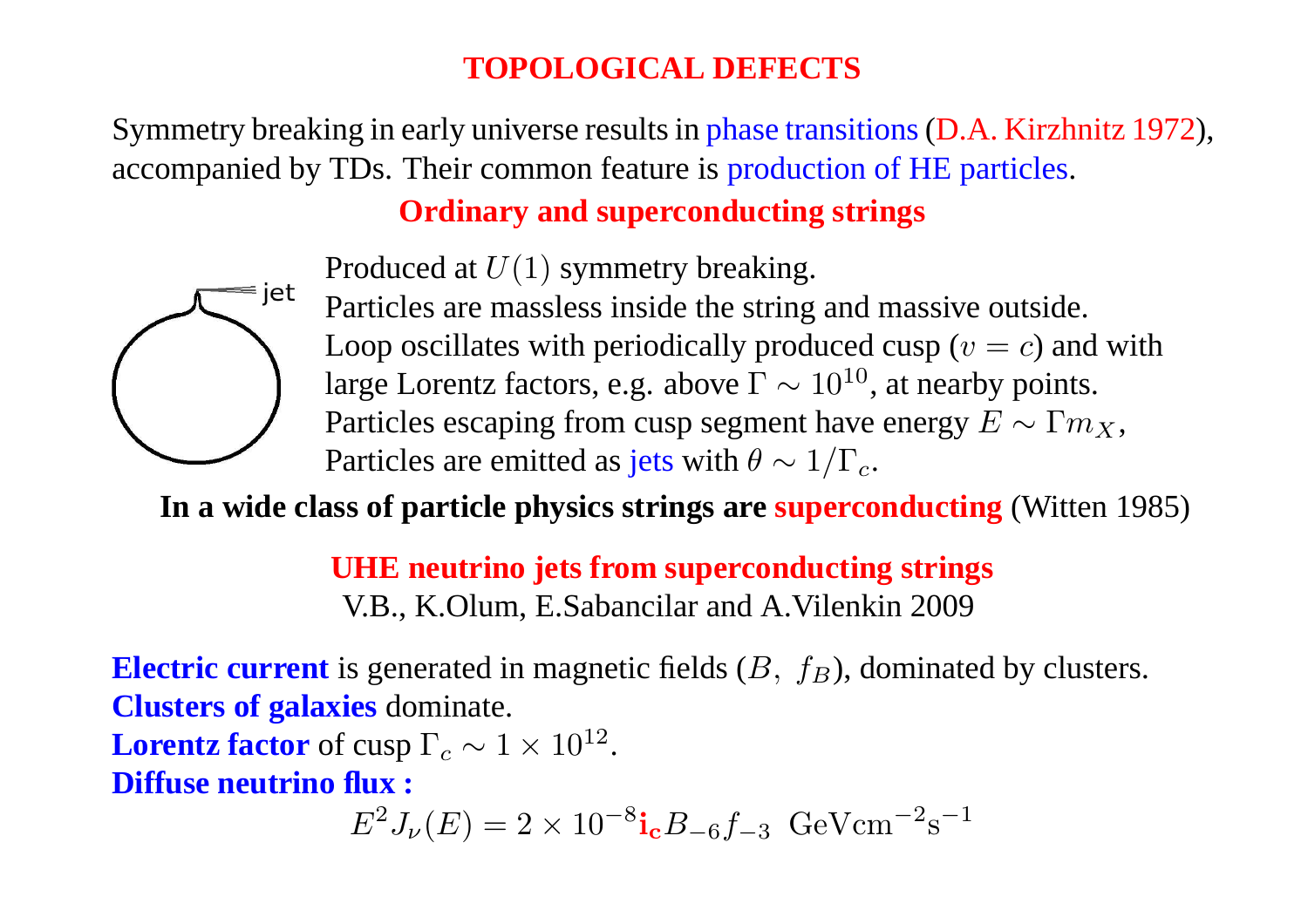#### **UHE NEUTRINOS FROM ORDINARY STRINGS.**

#### **1. Ordinary strings with EW Higgs condensate.** Vachaspati 2010

Interaction of EW Higgs  $\phi$  with the string field  $\Phi$  ( $\kappa$  is coupling constant):  $\cdot$ 

$$
S_{\rm int} = \kappa \int d^4x (\Phi^+ \Phi - \eta^2) \phi^+ \phi
$$

After GUT symmetry breaking ( $\langle \Phi \rangle = \eta$ ):

$$
S_{\rm int} = -\kappa \eta \int d^2 \sigma \sqrt{-\gamma} \phi,
$$

where  $d^2\sigma$  is string world-sheet space,  $\gamma_{ab}$  is the world-sheet metric. The higgses are emitted through the cusp.

**1. UHE neutrinos emitted from ordinary strings via dilatons and moduli.** VB, Sabancilar, Vilenkin, 2011 following Damour and Vilenkin 1997.

$$
S_{\rm int} = (\sqrt{4\pi}\alpha/M_{\rm Pl}) \int d^4x \phi T_{\nu}^{\nu},
$$
  

$$
T_{\nu}^{\nu}(x) = -2\eta^2 \int d^2\sigma \sqrt{-\gamma} \ \delta^4(x^{\alpha} - x^{\alpha}(\sigma))
$$

is the trace of energy-momentum tensor of string.

Dilatons and moduli are produced as radiation quanta from the cusp. In terms of the Fourier momenta  $k: dN(k) = \alpha^2 G \eta^4 \ell^{2/3} k^{-7/3} dk$ .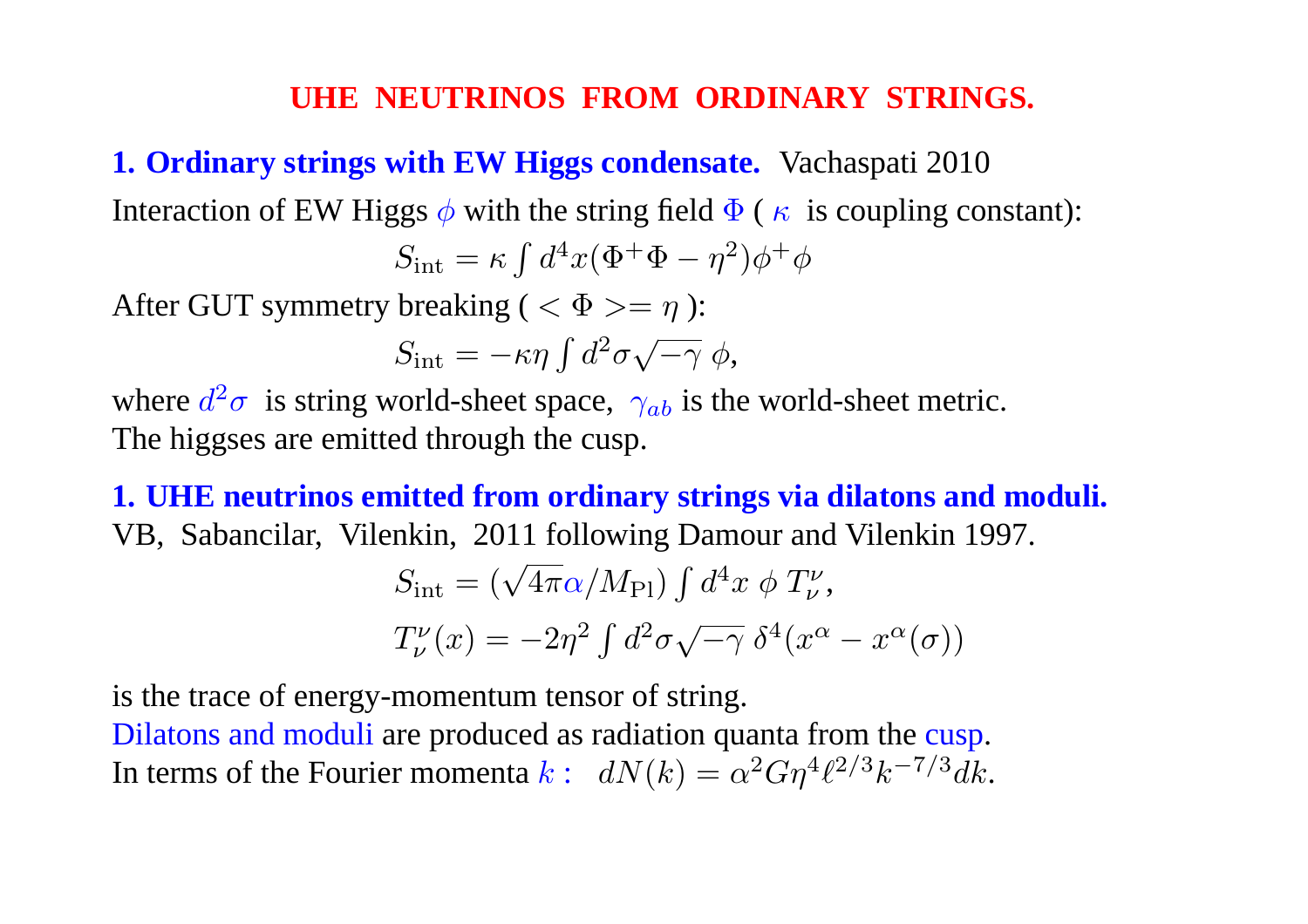# **CONCLUSIONS**

- **Fluxes of diffuse cosmogenic neutrinos strongly depend on the mass composition of UHECR. According to Auger data mass composition becomes heavy at highest energy, which dramatically decreases the predicted neutrino flux.**
- **HiRes data are compatible with pure proton composition and with much larger fluxes of cosmogenic neutrinos. However, these fluxes are strongly bounded by the cascade upper limit based on latest Fermi-LAT data. With this upper limit cosmogenic neutrinos can be detected only marginally by JEM-EUSO in the extreme models.**
- **IceCube detector also can detect only marginally cosmogenic fluxes in case of extreme models. However, IceCube can detect cosmogenic neutrinos from the bright phase. These fluxes are limited weaker by the cascade upper bound.**
- **IceCube is the first detector which crossed the cascade upper bound and entered the physically allowed domain of cosmogenic neutrino fluxes.**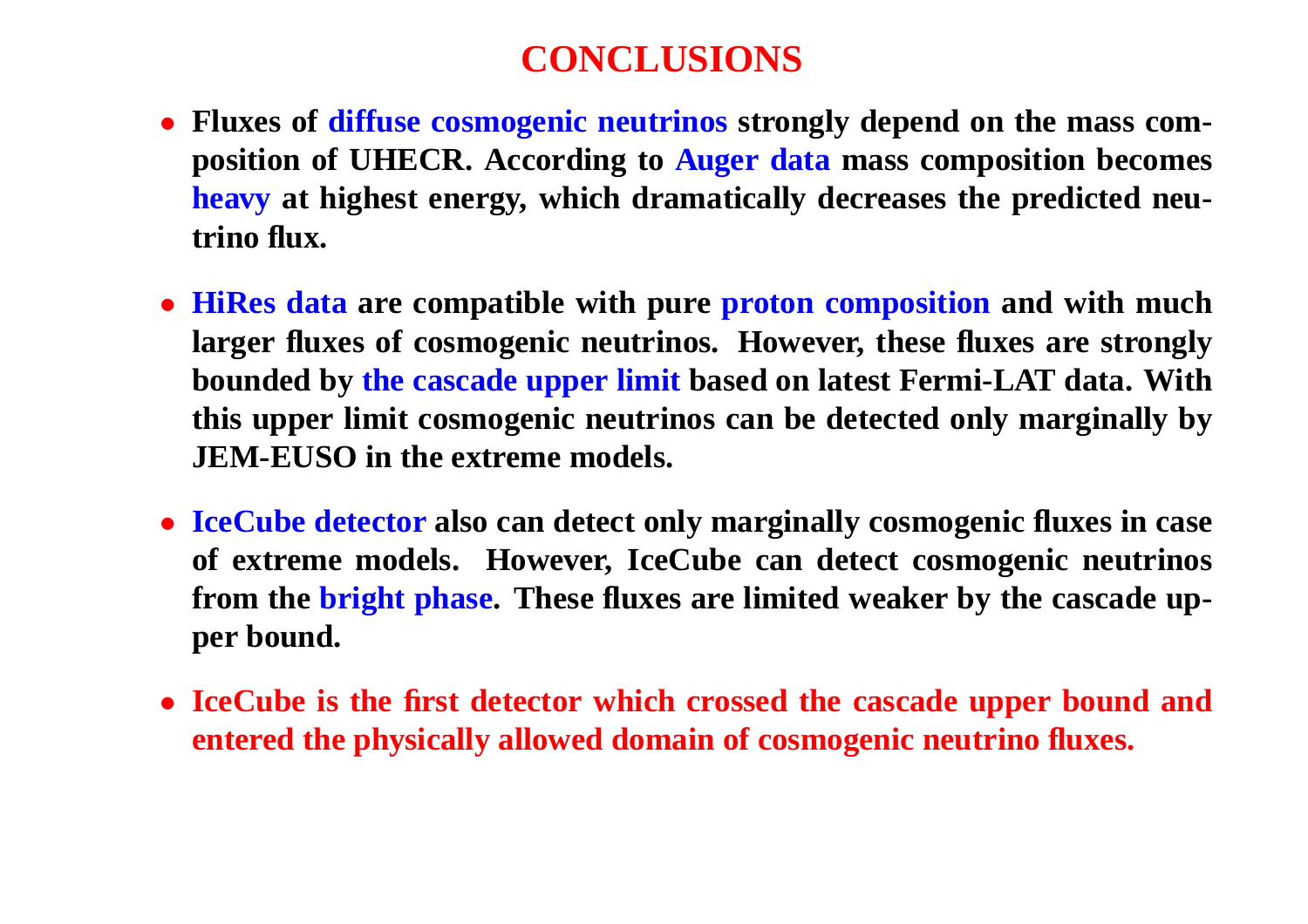- **In the light of new stronger limit on diffuse flux of cosmogenic neutrinos search for the sources becomes the priority goal of neutrino astronomy and JEM-EUSO and IceCube detectors. This task is viable even if protons constitute a small part of primary radiation. Discovery of HE neutrino radiation from SNR (in case of IceCube) will give the final proof of GCR SM, from AGN and GRB - proof of UHECR sources.**
- **There is an impressive progress in theoretical study of TDs as UHE neutrino sources: The ordinary cosmic strings, which are the simplest TDs, can produce the large fluxes with extremely high** Emax**. This prediction directly follows from fundamental properties of the strings: existence of cusp, gravitational interaction of intermediate particles (higgses, dilatons, mod**uli) with the string field  $\Phi$  and basic string parameter  $\eta^2 = \mu$ , satisfying  $G\mu \geq$  $\gtrsim 10^{-20}$ , while observational limits are  $G\mu$  ≲ 10<sup>−</sup><sup>6</sup> **.**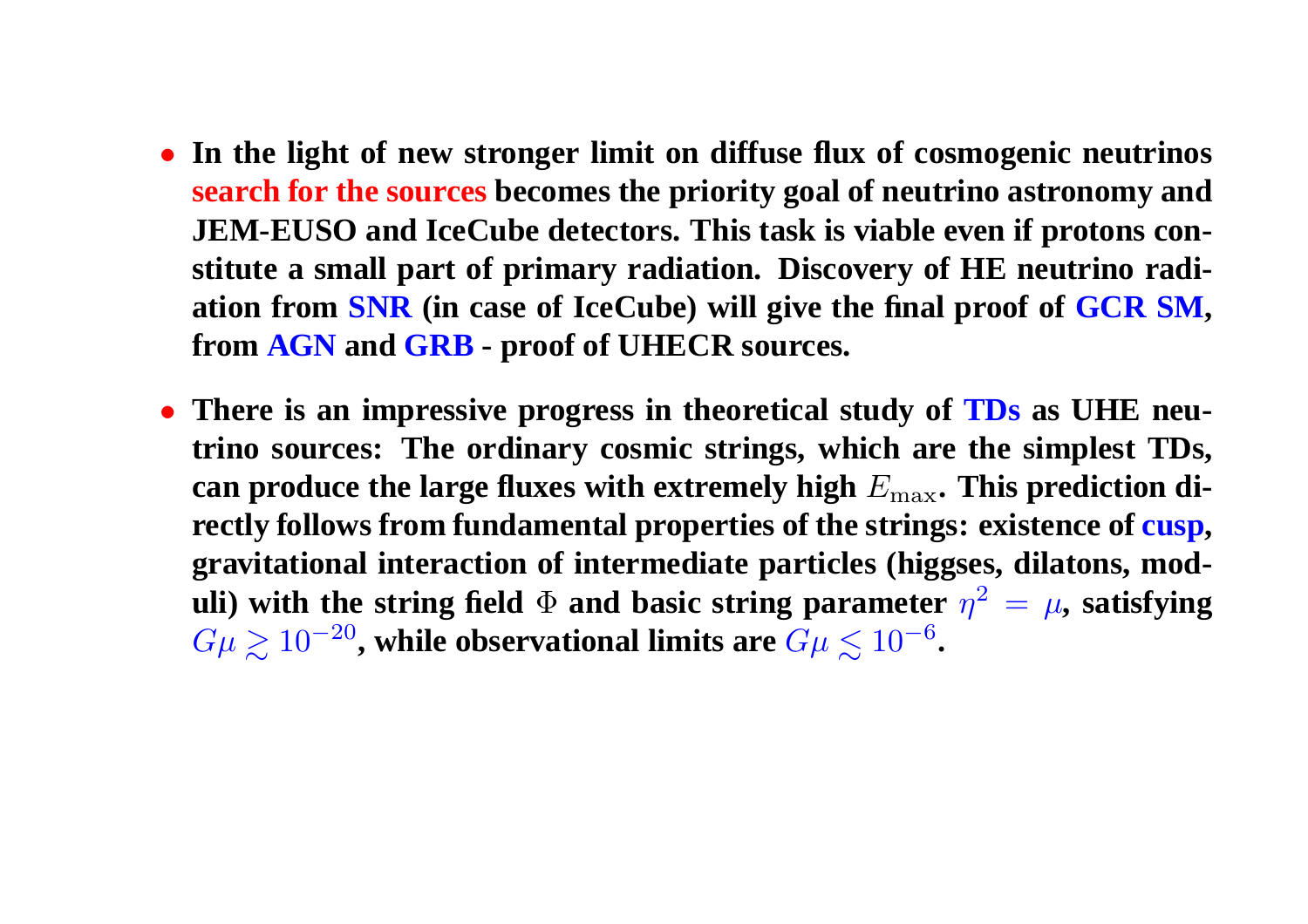# **PRINCIPLES OF EUSO OBSERVATIONS**

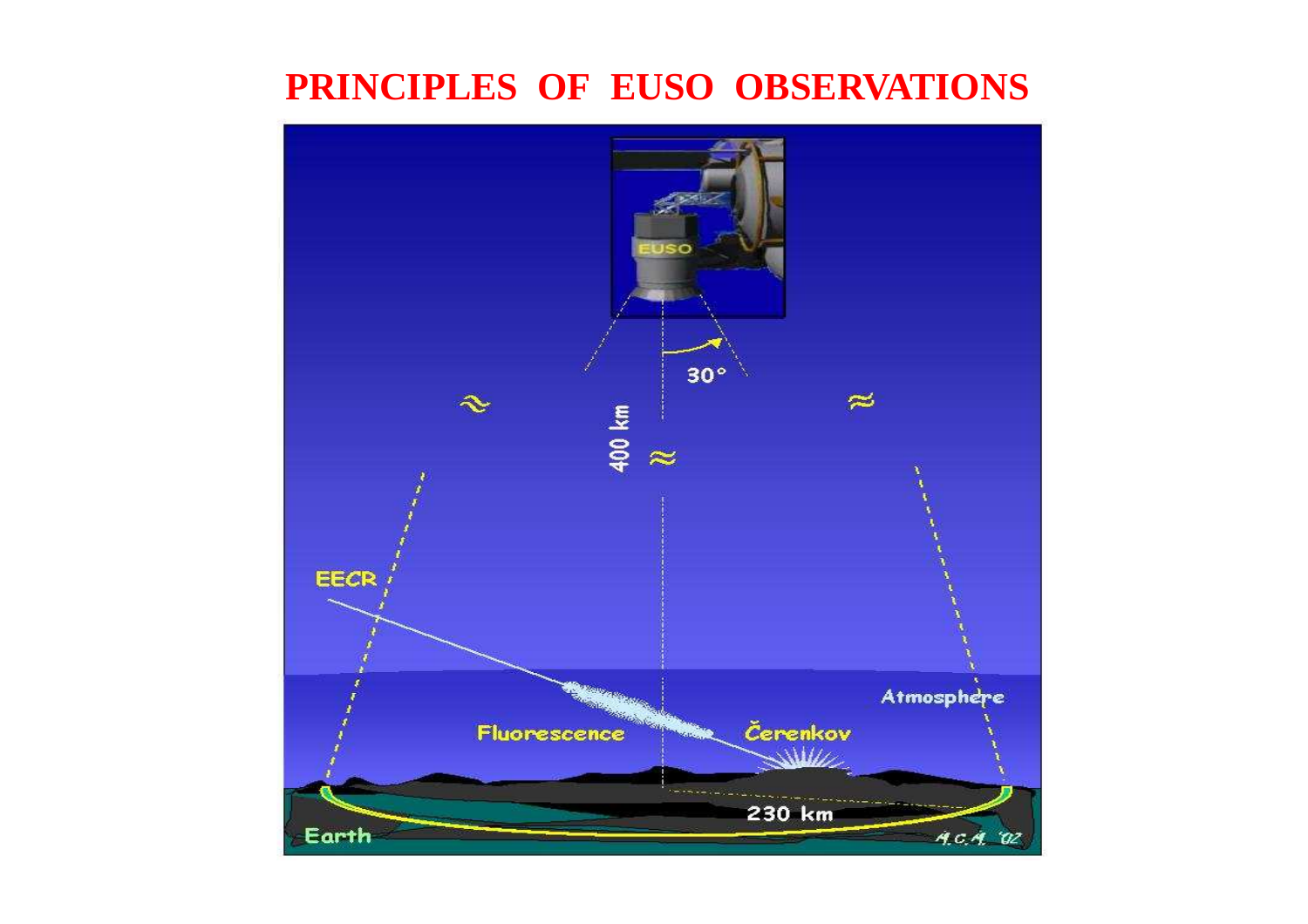# **Field of View of EUSO**

 $EUSO \sim 300 \times AGASA \sim 10 \times Auger$ EUSO (Instantaneous) ~3000 x AGASA  $\sim$  100 x Auger

400km **EUSO AGASA** 50km Auger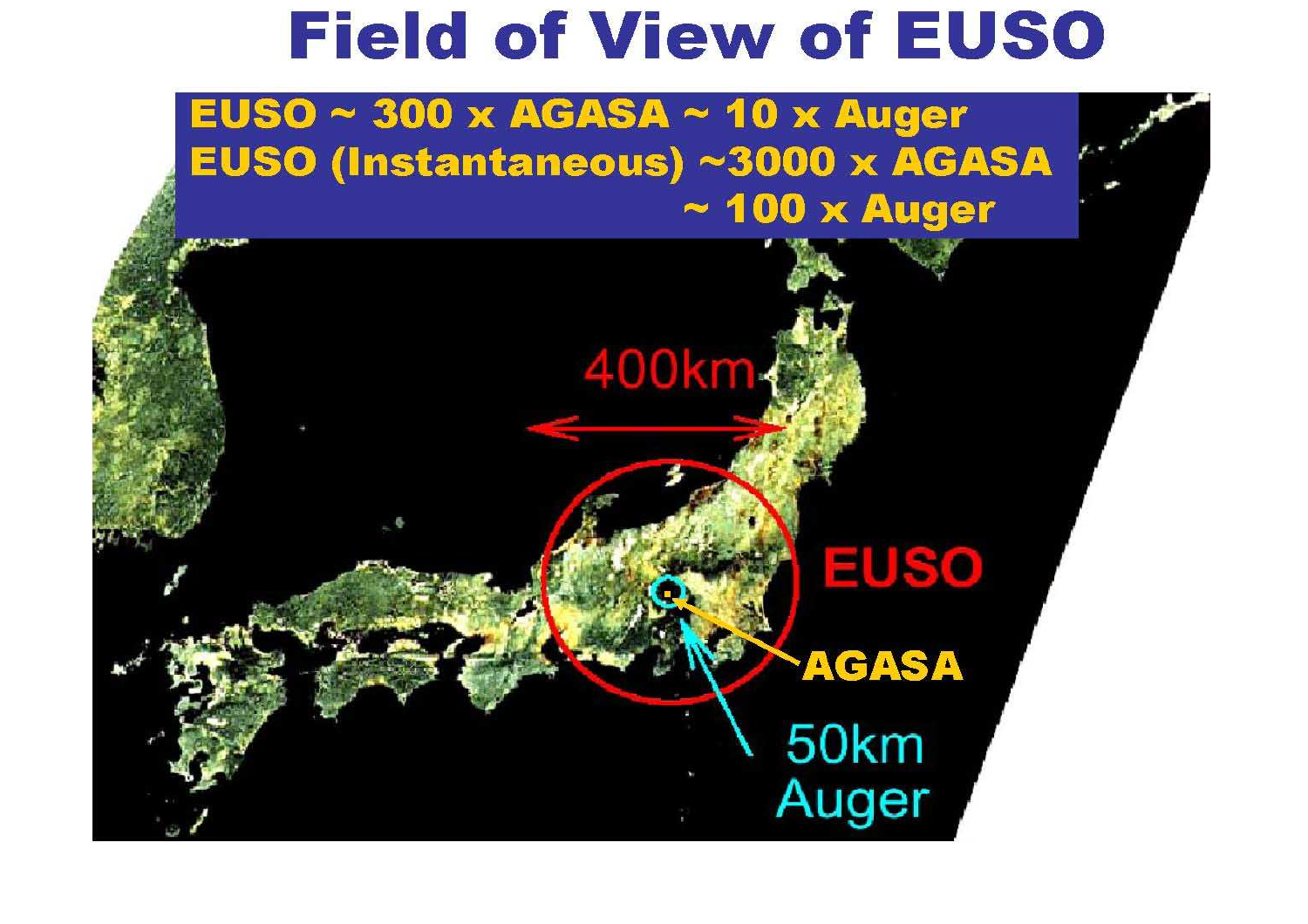# **Rendering View of ISS**



Japanese Experiment Module (JEM)